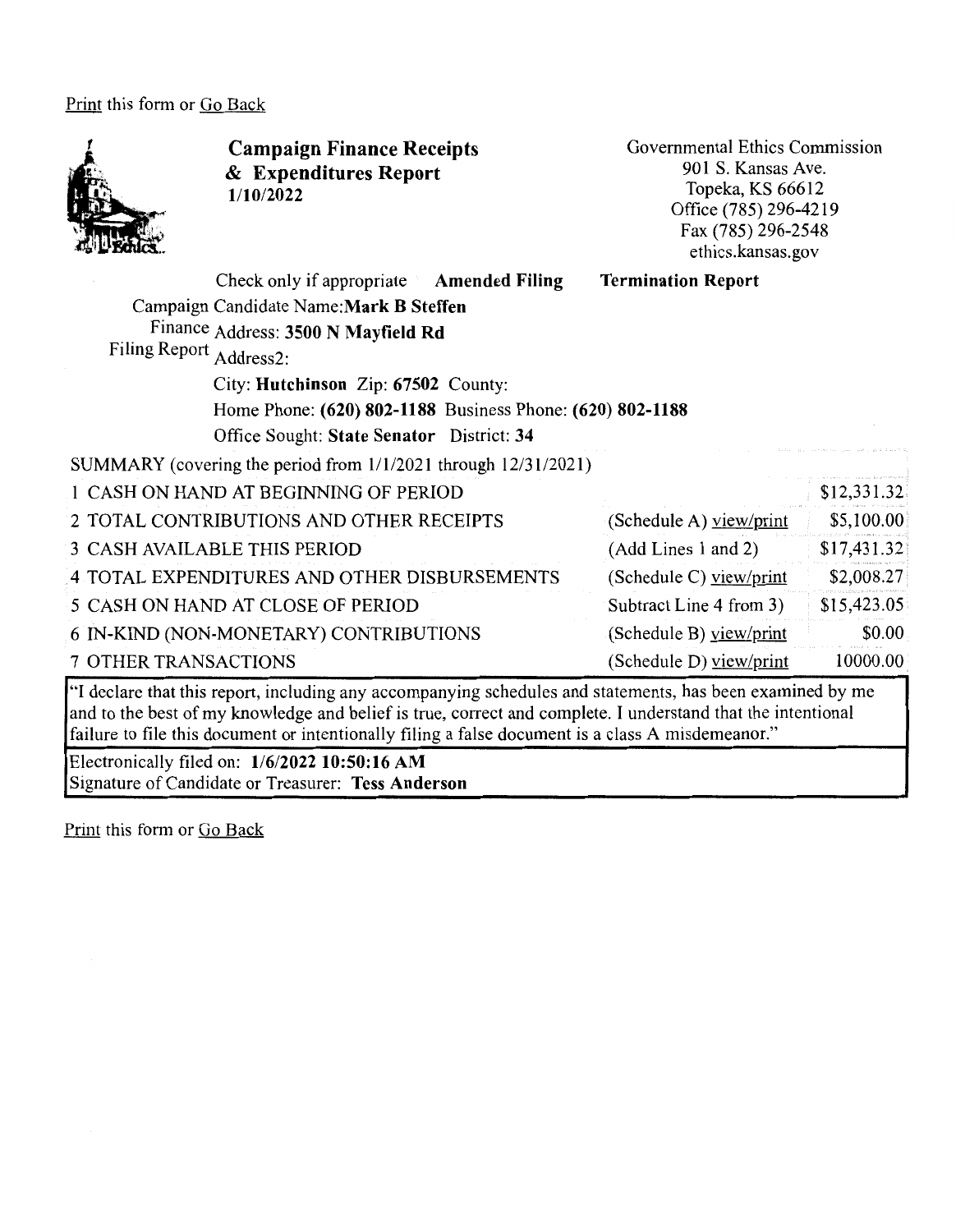## **SCHEDULE A**

# **CONTRIBUTIONS AND OTHER RECEIPTS**

### **Candidate:** Mark B Steffen

| Date     | <b>Name and Address</b>                                                                  | <b>Type of Payment</b><br>Occupation of |                                             |               |
|----------|------------------------------------------------------------------------------------------|-----------------------------------------|---------------------------------------------|---------------|
|          | of Contributor                                                                           | Cash, Check, Loan, E-<br>funds, Other   | <b>Individual Giving</b><br>More Than \$150 | <b>Amount</b> |
| 12/24/21 | SmileDirectClub LLC<br>414 Union St., Ste. 800<br>Nashville TN 37219                     | Check                                   |                                             | \$250.00      |
| 12/24/21 | Kansas Dental<br>5200 SW Huntoon St.<br>Topeka KS 66604                                  | Check                                   |                                             | \$250.00      |
| 12/20/21 | Stray Dog PAC of Kansas<br>11460 Tomahawk Creek<br>Pkwy Ste 300<br>Leawood KS 66211      | Check                                   |                                             | \$100.00]     |
| 12/20/21 | Kansas Rural Independent<br>Telecom PAC<br>PO Box 4799<br>Topeka KS 66604                | Check                                   |                                             | \$250.00      |
| 12/18/21 | <b>Butler National Corporation</b><br>19920 W 161st St<br>Olathe KS 66062                | Check                                   |                                             | \$500.00      |
| 12/11/21 | OneOK Employees PAC<br>PO Box 871<br>Tulsa OK 74102                                      | Check                                   |                                             | \$300.00      |
| 12/11/21 | T Mobile<br>12920 SE 38th St<br>Bellevue WA 98006                                        | Check                                   |                                             | \$250.00]     |
| 12/11/21 | Blue Cross Blue Shield of<br>Kansas<br>1133 SW Topeka Blvd<br>Topeka KS 66629            | Check                                   |                                             | \$500.00      |
| 12/11/21 | PAC of Kansas<br>Ophthalmologists<br>10 W. Phillip Rd., Ste 120<br>Vernon Hills IL 60061 | Check                                   |                                             | \$500.00      |
| 11/28/21 | <b>RAI Services Company</b><br>PO Box 464<br>Winston-Salem NC 27102                      | Check                                   |                                             | \$250.00      |
| 11/23/21 | Watco Companies LLC<br>315 SW 3rd St.<br>Pittsburg KS 66762                              | Check                                   |                                             | \$500.00      |
| 11/15/21 | Kansas Automobile Dealers Check<br>731 S Kansas Ave.                                     |                                         |                                             | \$250.00      |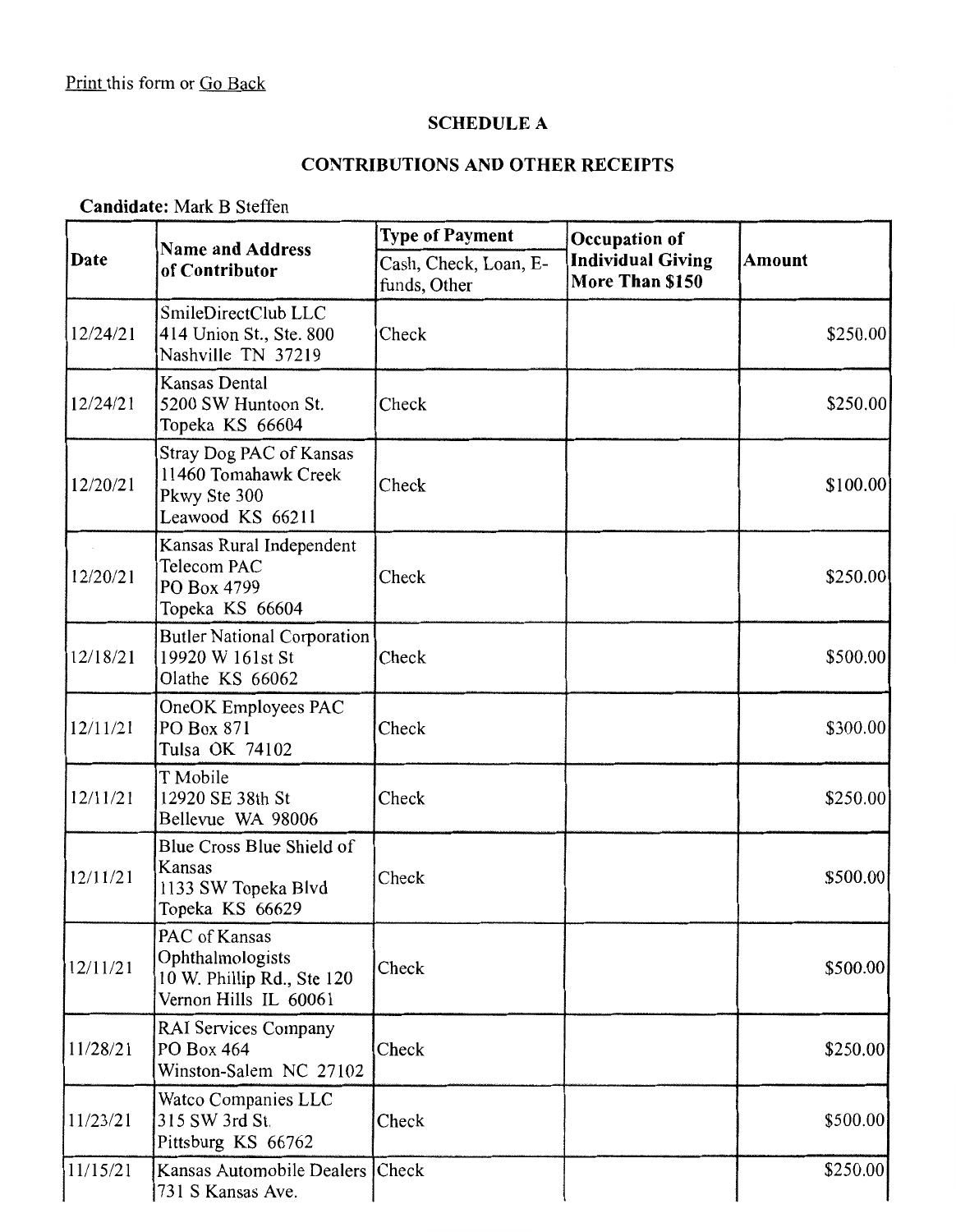|                                                | Topeka KS 66603                                                                                     |           |           |          |
|------------------------------------------------|-----------------------------------------------------------------------------------------------------|-----------|-----------|----------|
| 11/09/21                                       | Kansas Association of<br><b>Nurse Anesthestists CRNA</b><br>PAC<br>PO Box 4006<br>Lawrence KS 66046 | Check     |           | \$500.00 |
| 11/09/21                                       | Blue Cross Blue Shield of<br>Kansas<br>1133 SW Topeka Blvd<br>Topeka KS 66629                       | Check     |           | \$500.00 |
| 10/04/21                                       | Kansas Society of CPAs<br><b>Political Action Committee</b><br>114 SE 8th Ave<br>Topeka KS 66603    | Check     |           | \$200.00 |
| Total Itemized Receipts for Period             |                                                                                                     |           | \$5100.00 |          |
| Total Unitemized Contributions (\$50 or less)  |                                                                                                     | \$0       |           |          |
| Sale of Political Materials (Unitemized)       |                                                                                                     | \$0       |           |          |
| Total Contributions When Contributor Not Known |                                                                                                     | 30        |           |          |
| TOTAL RECEIPTS THIS PERIOD                     |                                                                                                     | \$5100.00 |           |          |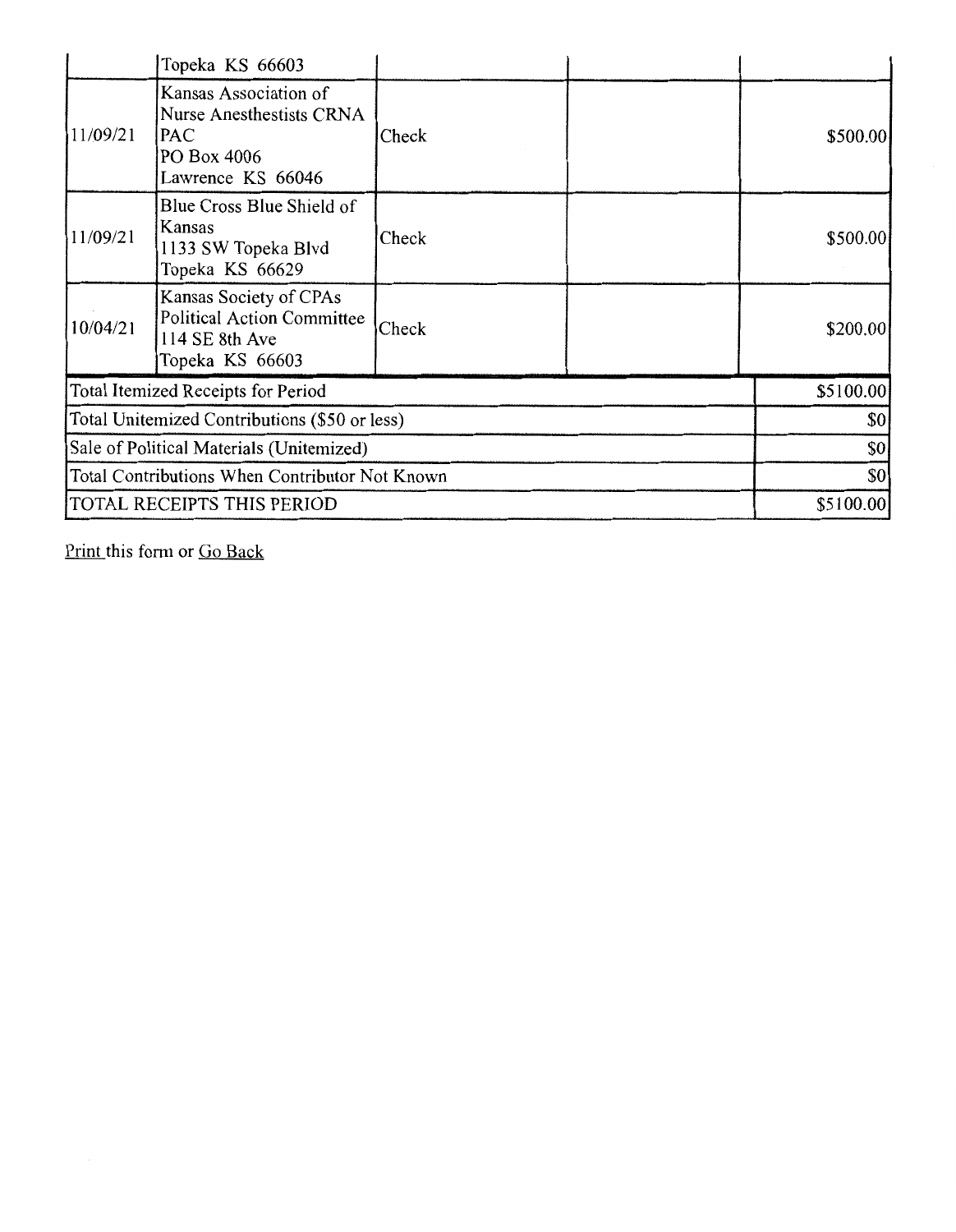#### **SCHEDULE C**

### **EXPENDITURES AND OTHER DISBURSEMENTS**

#### **Candidate:** Mark B Steffen

| Date                                                 | <b>Name and Address</b>                                      | <b>Purpose of Expenditure</b><br>or Disbursement | <b>Amount</b> |
|------------------------------------------------------|--------------------------------------------------------------|--------------------------------------------------|---------------|
| 12/30/21                                             | Deanna Steffen<br>3500 N Mayfield Rd<br>Hutchinson KS 67502  | Reimbursement Cell phone                         | \$419.59      |
| 12/30/21                                             | Deanna Steffen<br>3500 N Mayfield Rd<br>Hutchinson KS 67502  | Reimbursement Website Fee                        | \$216.93      |
| 08/31/21                                             | Kingman Leader Courier<br>PO Box 353<br>Kingman KS 67068     | Newspaper Ads Campaign Ads                       | \$621.75      |
| 07/14/21                                             | Eagle Communications<br>PO Box 1036<br>Hutchinson KS 67504   | Radio/TV Radio advertising                       | \$200.00      |
| 05/25/21                                             | KLEAR, Inc<br>900 S. Kansas Ave, STE 402C<br>Topeka KS 66612 | Miscellaneous Dues                               | \$300.00      |
| 02/01/21                                             | <b>Truth Caucus</b><br>PO Box 860762<br>Shawnee KS 66286     | Miscellaneous Membership Fee                     | \$250.00      |
| Total Itemized Expenditures This Period              |                                                              |                                                  | \$2008.27     |
| Total Unitemized Expenditures of \$50 or less        |                                                              |                                                  | \$0           |
| TOTAL EXPENDITURES & OTHER DISBURSEMENTS THIS PERIOD |                                                              |                                                  | \$2008.27     |